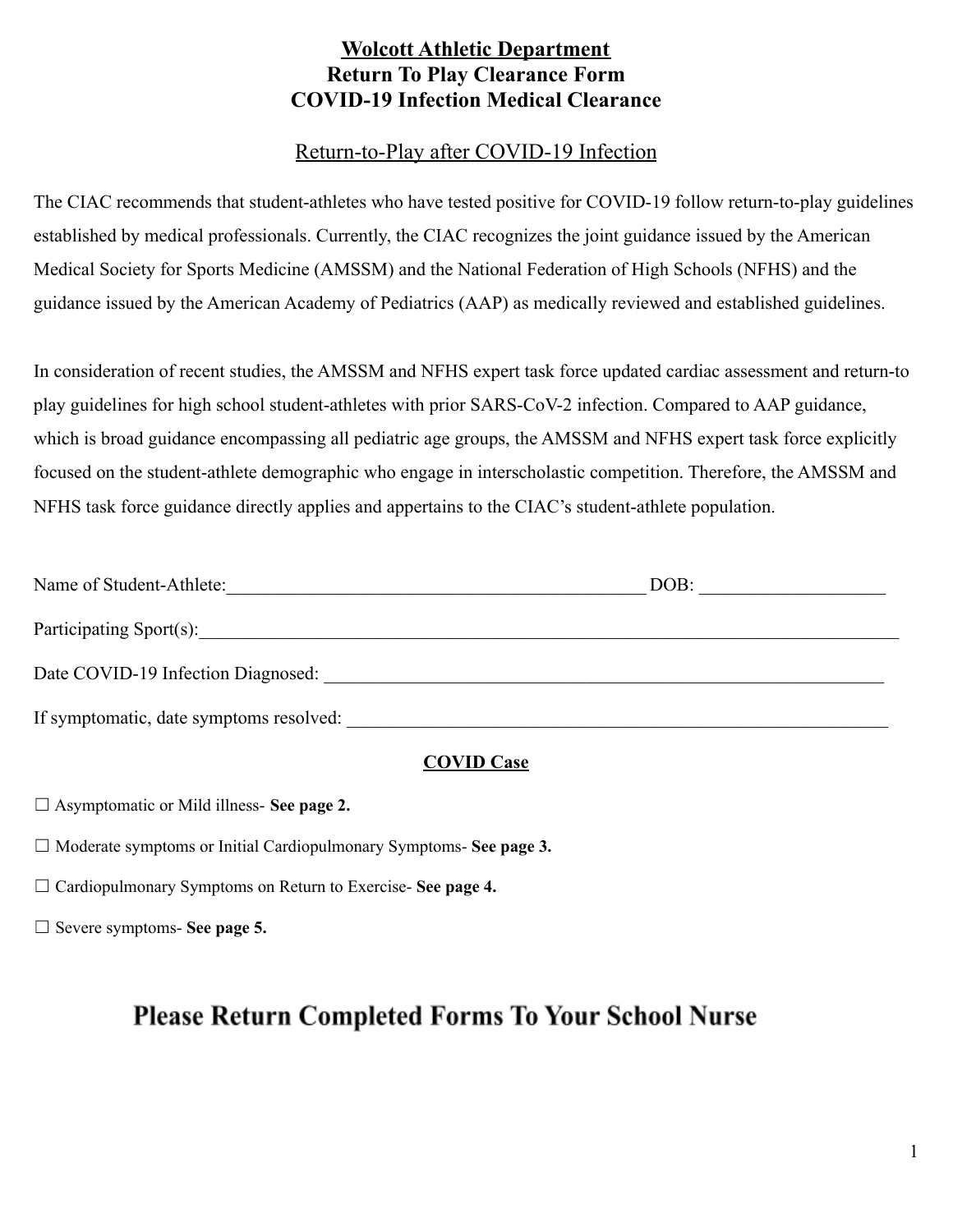#### **Asymptomatic or Mild Illness**

Athletes with asymptomatic infections or only mild symptoms (e.g., common cold-like symptoms generally without fever, gastrointestinal symptoms, or loss of taste/smell) do not require formal medical evaluation or cardiac testing. However, athletes with any specific concerns should check in with a clinician (e.g., physician, nurse practitioner, physician assistant, or athletic trainer) to determine if further clinical evaluation is needed. Athletes should be 3 days from symptom onset or positive test before beginning an exercise progression (**while complying with public health guidelines for isolation**).

 $\frac{\partial f}{\partial x} = \frac{\partial f}{\partial y} = \frac{\partial f}{\partial x}$ 

(Student's First & Last Name)

## **Parent/Legal Guardian Authorization**

(Parent/Guardian Name, Printed) (Parent/Guardian Signature) (Date)

 $\mathcal{L}_\text{max} = \frac{1}{2} \sum_{i=1}^n \mathcal{L}_\text{max}(\mathbf{z}_i - \mathbf{z}_i)$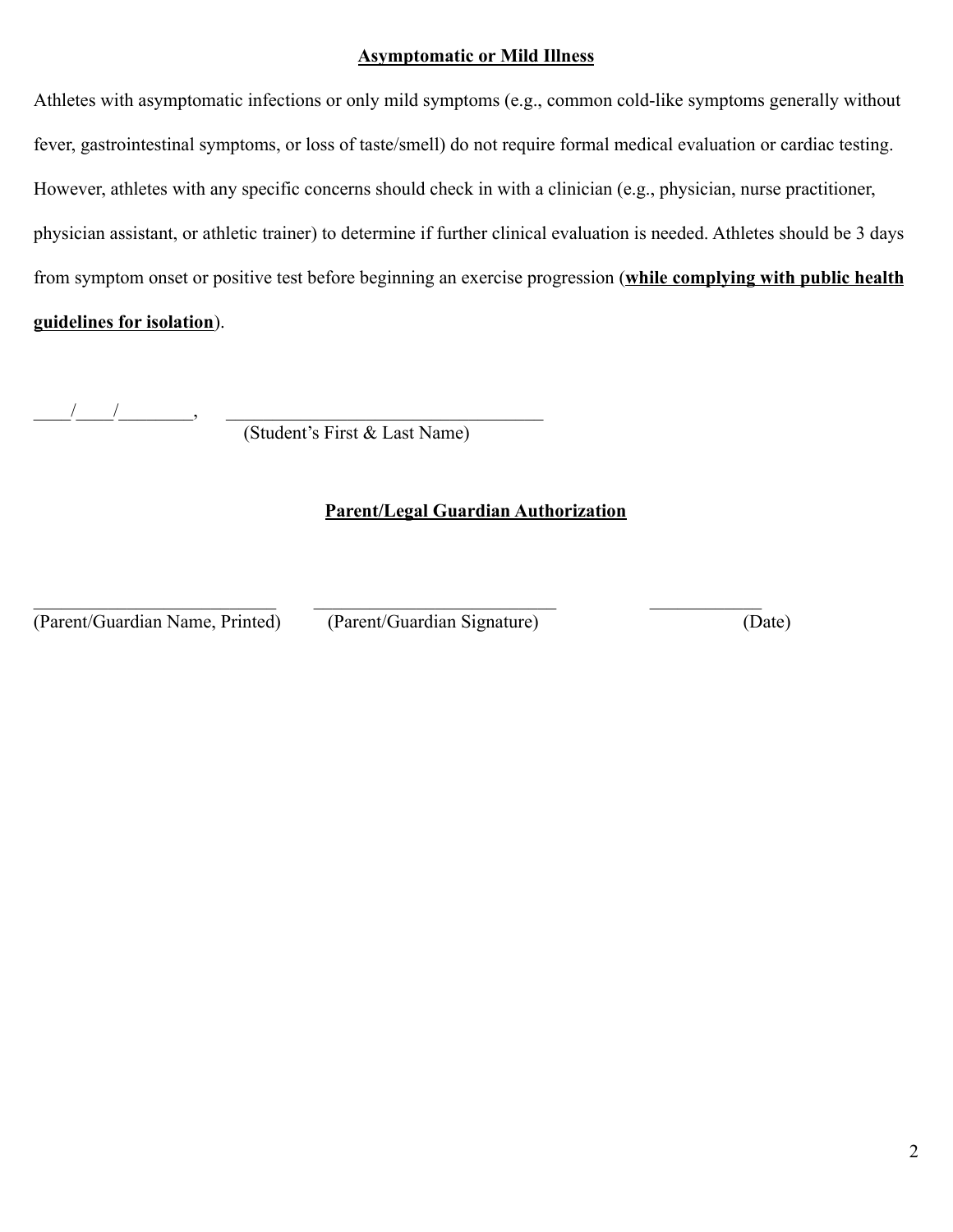### **Moderate Illness or Initial Cardiopulmonary Symptoms**

Athletes with moderate symptoms ( e.g., fever > 100.4°F, chills, flu like syndrome for 2:2 days) or initial cardiopulmonary symptoms (e.g., chest pain, dyspnea, palpitations) should be evaluated by a clinician. Cardiac testing (e.g., ECG, TTE, troponin) is recommended for athletes with cardiopulmonary symptoms during the acute phase of infection. Athletes with remote infections and moderate symptoms > 3 months ago who never received a work-up but have returned to full activity without symptoms do not need a medical evaluation or additional cardiac testing. Cardiology consultation and cardiac MRI should be considered for abnormal results and as clinically indicated. We recommend athletes are 5 days from symptom onset and that moderate symptoms are fully resolved before starting an exercise progression.

 $\frac{1}{2}$  ,  $\frac{1}{2}$  ,  $\frac{1}{2}$  ,  $\frac{1}{2}$  ,  $\frac{1}{2}$  ,  $\frac{1}{2}$  ,  $\frac{1}{2}$  ,  $\frac{1}{2}$  ,  $\frac{1}{2}$  ,  $\frac{1}{2}$  ,  $\frac{1}{2}$  ,  $\frac{1}{2}$  ,  $\frac{1}{2}$  ,  $\frac{1}{2}$  ,  $\frac{1}{2}$  ,  $\frac{1}{2}$  ,  $\frac{1}{2}$  ,  $\frac{1}{2}$  ,  $\frac{1$ 

(Student's First & Last Name)

No exercise for 5 days from symptom onset; moderate symptoms should be resolved before starting a gradual exercise progression.

Normal Testing- is medically cleared to participate in all athletics.

Abnormal Testing- Cardiology consultation and consider Cardiac MRI before a return to exercise progression.

| Other Comments:                     |                                 |        | <b>Physicians Stamp</b> |
|-------------------------------------|---------------------------------|--------|-------------------------|
| (Healthcare Provider Name, Printed) | (Healthcare Provider Signature) | (Date) |                         |
|                                     |                                 |        |                         |

## **Parent/Legal Guardian Authorization**

 $\mathcal{L}_\text{max} = \frac{1}{2} \sum_{i=1}^n \mathcal{L}_\text{max}(\mathbf{z}_i - \mathbf{z}_i)$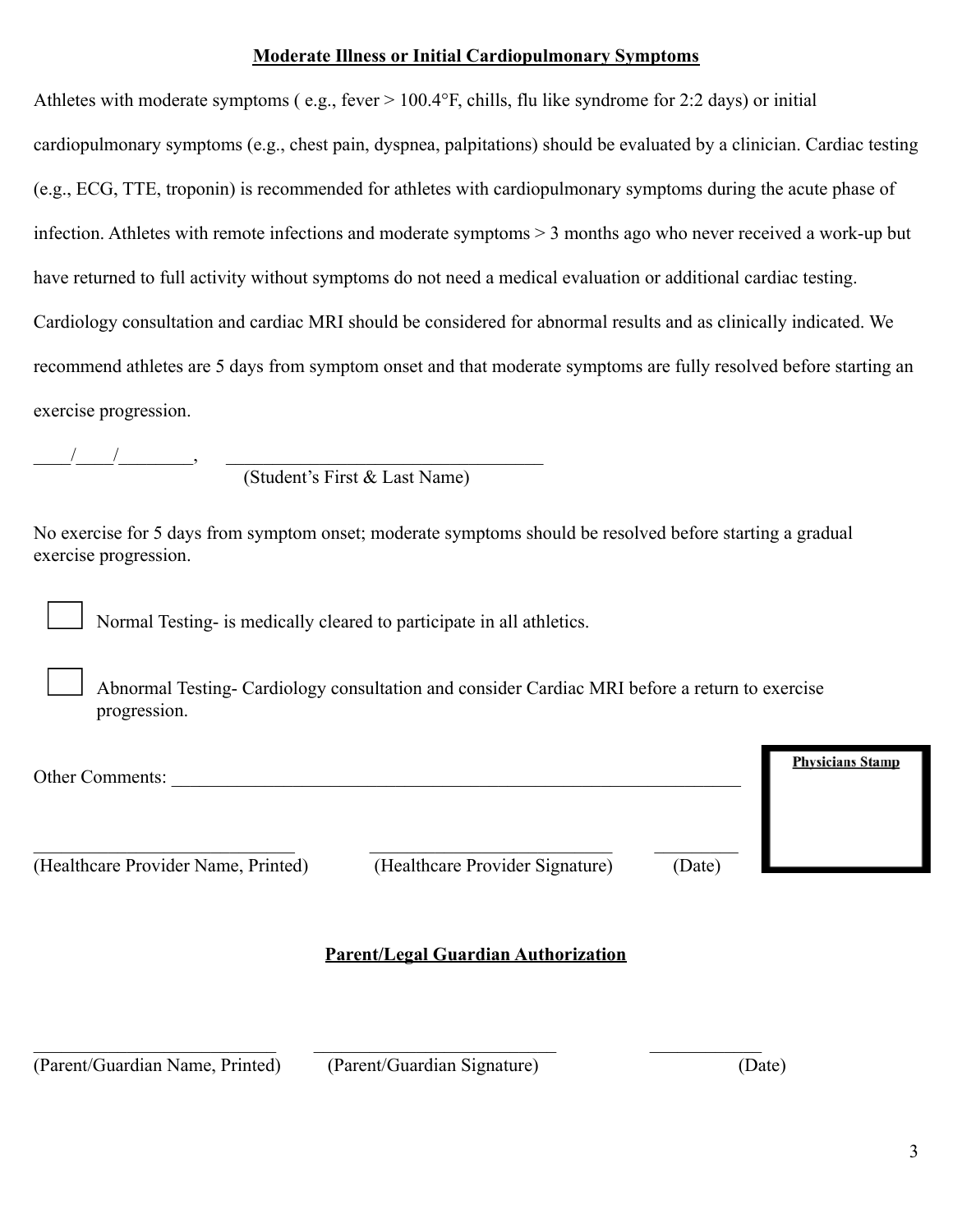#### **Cardiopulmonary Symptoms on Return to Exercise**

All athletes with SARS-CoV-2 infections should be closely monitored for new cardiopulmonary symptoms as they return to exercise. In general, athletes should feel well as they return to any level of training and exercise. Athletes with cardiopulmonary symptoms when they return to exercise (e.g., exertional chest pain, excessive dyspnea, syncope, palpitations, or unexplained exercise intolerance) should undergo additional cardiac testing (e.g., ECG, TTE, troponin) if not already performed and be evaluated by a cardiologist with consideration for a cardiac MRI or other investigations as indicated.

|                                     | (Student's First & Last Name)                                                                      |                         |
|-------------------------------------|----------------------------------------------------------------------------------------------------|-------------------------|
|                                     | Medical evaluation and consider ECG, ECHO, and Troponin. No exercise until evaluation is complete. |                         |
|                                     | Cardiology consultation and consider Cardiac MRI before a return to exercise progression.          |                         |
| Other Comments:                     |                                                                                                    | <b>Physicians Stamp</b> |
| (Healthcare Provider Name, Printed) | (Healthcare Provider Signature)                                                                    | (Date)                  |
|                                     | <b>Parent/Legal Guardian Authorization</b>                                                         |                         |
| (Parent/Guardian Name, Printed)     | (Parent/Guardian Signature)                                                                        | (Date)                  |